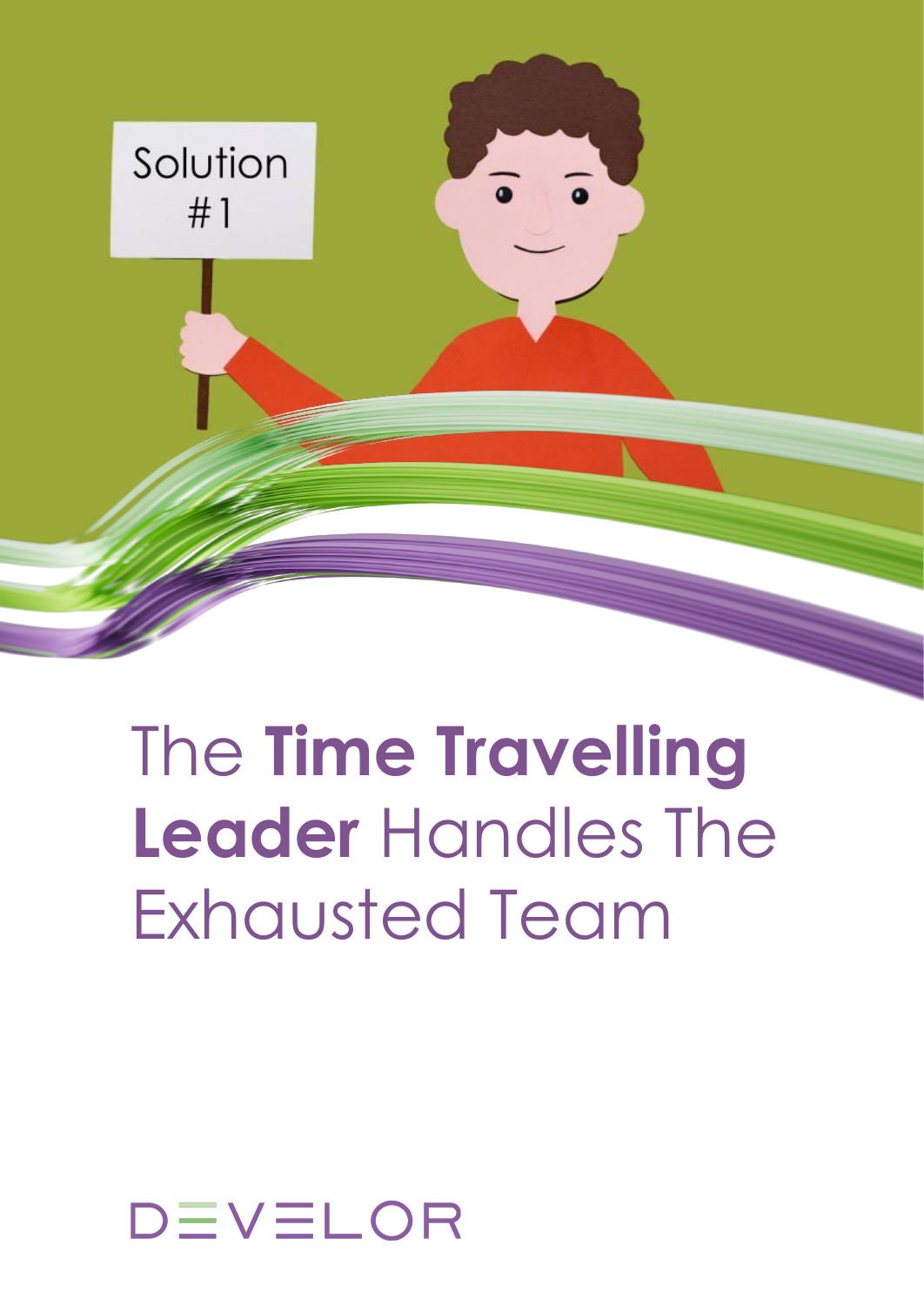## The Situation **Key Problems**

In the first situation of the Time Travelling Leader ([here](https://www.develor.com/wp-content/uploads/2021/05/Time-Travellling-Leaders-Challenge-1.pdf)), the biggest challenge is dealing with the physical and emotional exhaustion and fatigue of colleagues and their consequences on performance.

Similar fatigue or even burnout could occur also in the past. However, at that times the underlying cause was mostly related to the workplace or the manager. This is not the case now. Now the symptoms are largely due to fear, insecurity, confinement and isolation caused by the COVID-19 pandemic. Due to circumstances beyond the control of the manager, over which he has little influence.

#### **Signals that identify the emotional exhaustion:**

- increasing absence or sick leave,
- **•** complaining,
- negative attitude,
- inactive at meetings,
- increasing number of mistakes,
- carelessness, less new ideas & initiatives.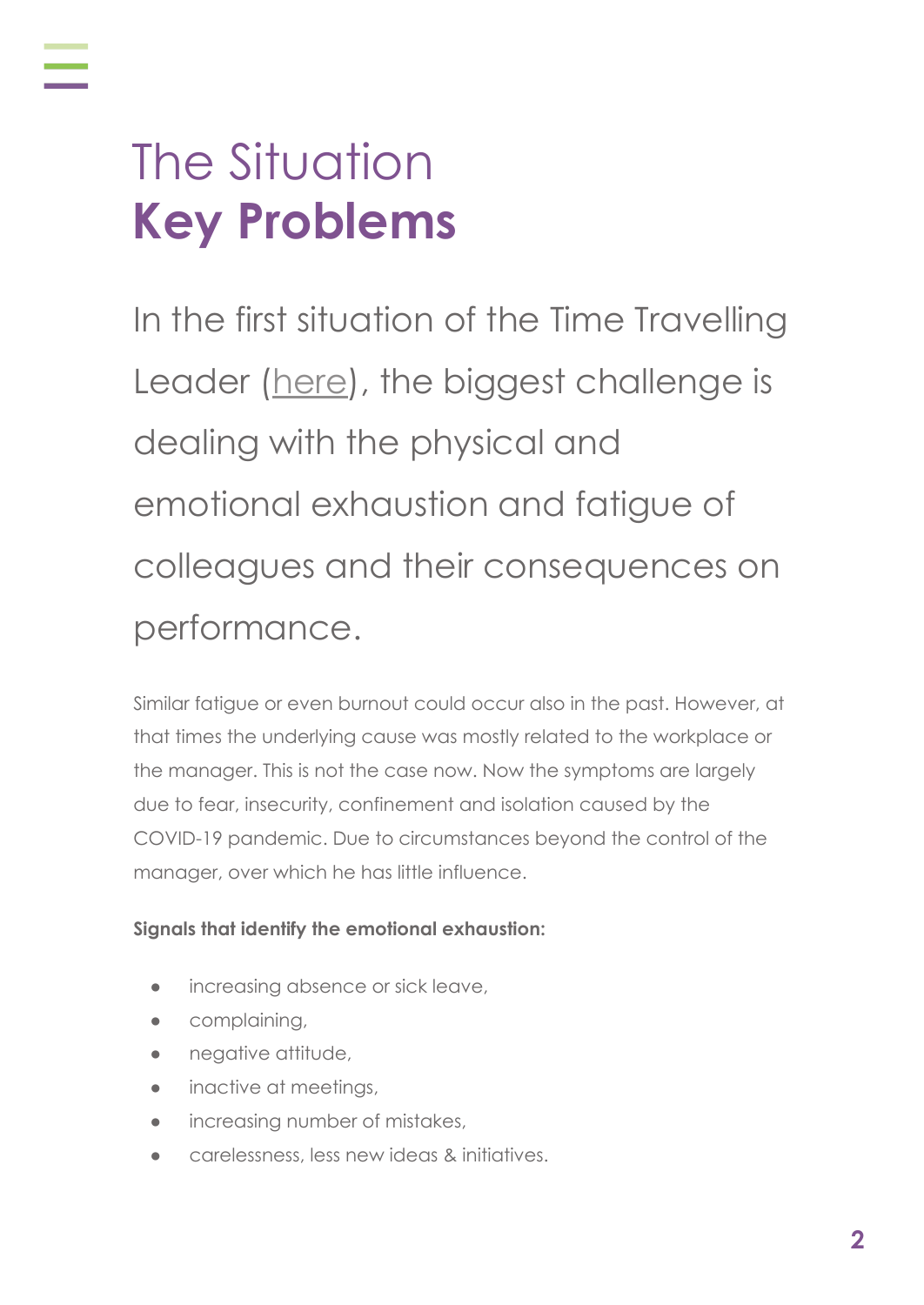## Recommendation **for Leaders**

#### Everyone is affected in a different way and requires a different approach.

Although the circumstances of the pandemic affect everyone, they do not affect individual people the same way. People's emotional and physical well-being is a sensitive topic. It requires attention and empathy.

We recommended for the Time Travelling Leader - and any leader facing a similar situation - to **have more frequent one-on-one discussions with his colleagues - to get insight about the individuals' emotional well-being and mental health.**

Many times it is enough that people feel that you pay attention and listen to them. This way they don't feel so alone with their problems.

#### **When having this discussion, try the following questions:**

- How are you? How do you feel?
- What difficulties do you face?
- What solutions do you see?
- What can I do to help?

Dedicate **enough time and provide a calm, relaxed atmosphere** for the discussion, not matter if it is online or in person. Make sure you can talk **without interruption.** During the discussion allow enough **time and use the silence** to help the person open up. If he or she doesn't start right away. It takes a bit of time to open up about the difficulties for some people.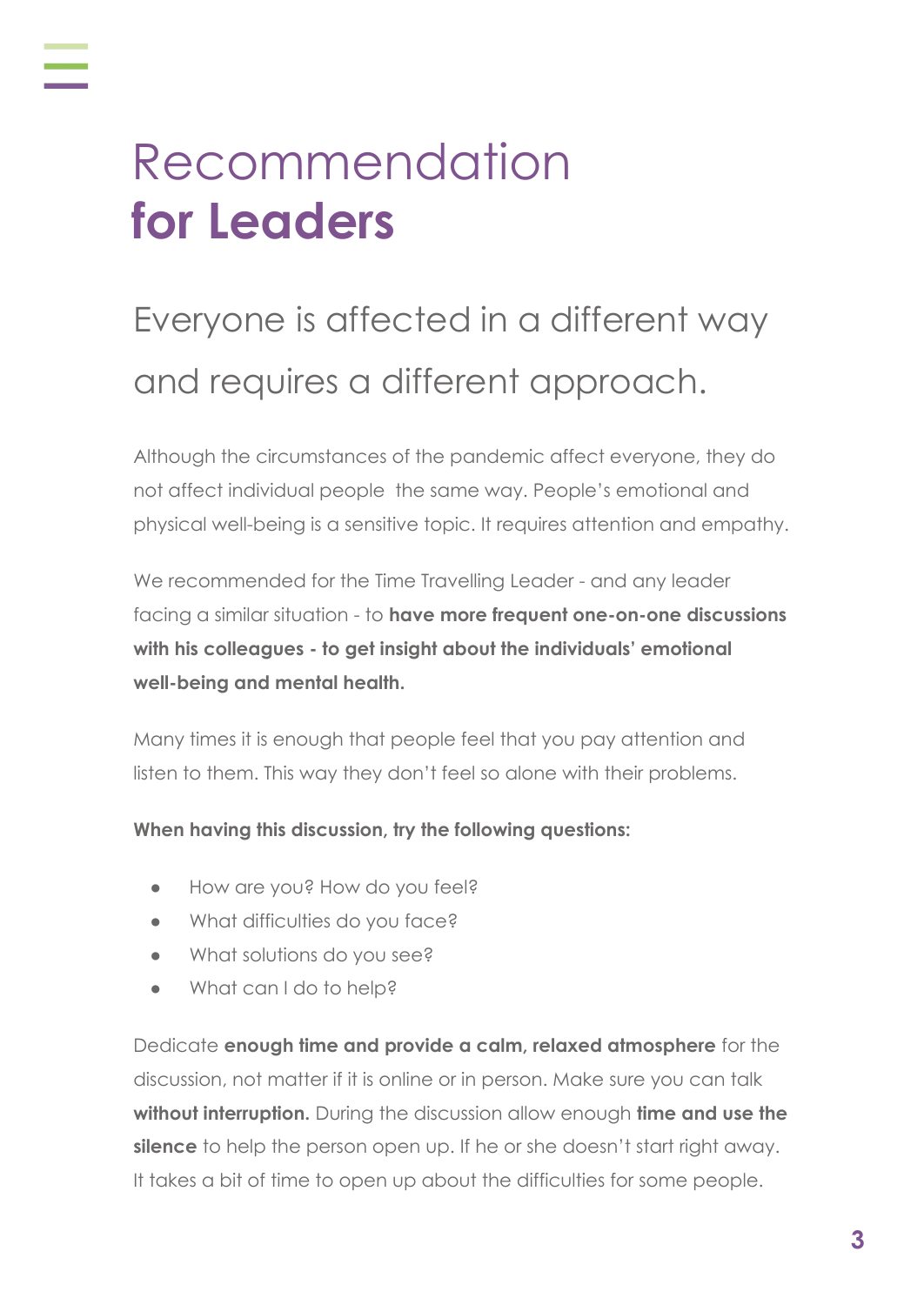## Recommendation **for HR**

#### Systematic solution as well as immediate action.

Focusing on the mental and emotional well-being of colleagues is key for HR as well. **Launching or adjusting a corporate health and wellness program** is one of the solutions. Depending on the company size and budget, such programs can include psychological support, healthcare services, sport and fitness initiatives, healthy eating campaigns, meditation or yoga classes or even some flexible working hours for parents with little kids.

#### **How can you directly and immediately**

support the leader in such a situation?

- Help the leader prepare for the discussion with the colleague with proper questions and structure.
- Participate yourself if your expertise is needed.
- Prepare the leader with up-to-date information on the opportunities the company or HR can offer in the given situation.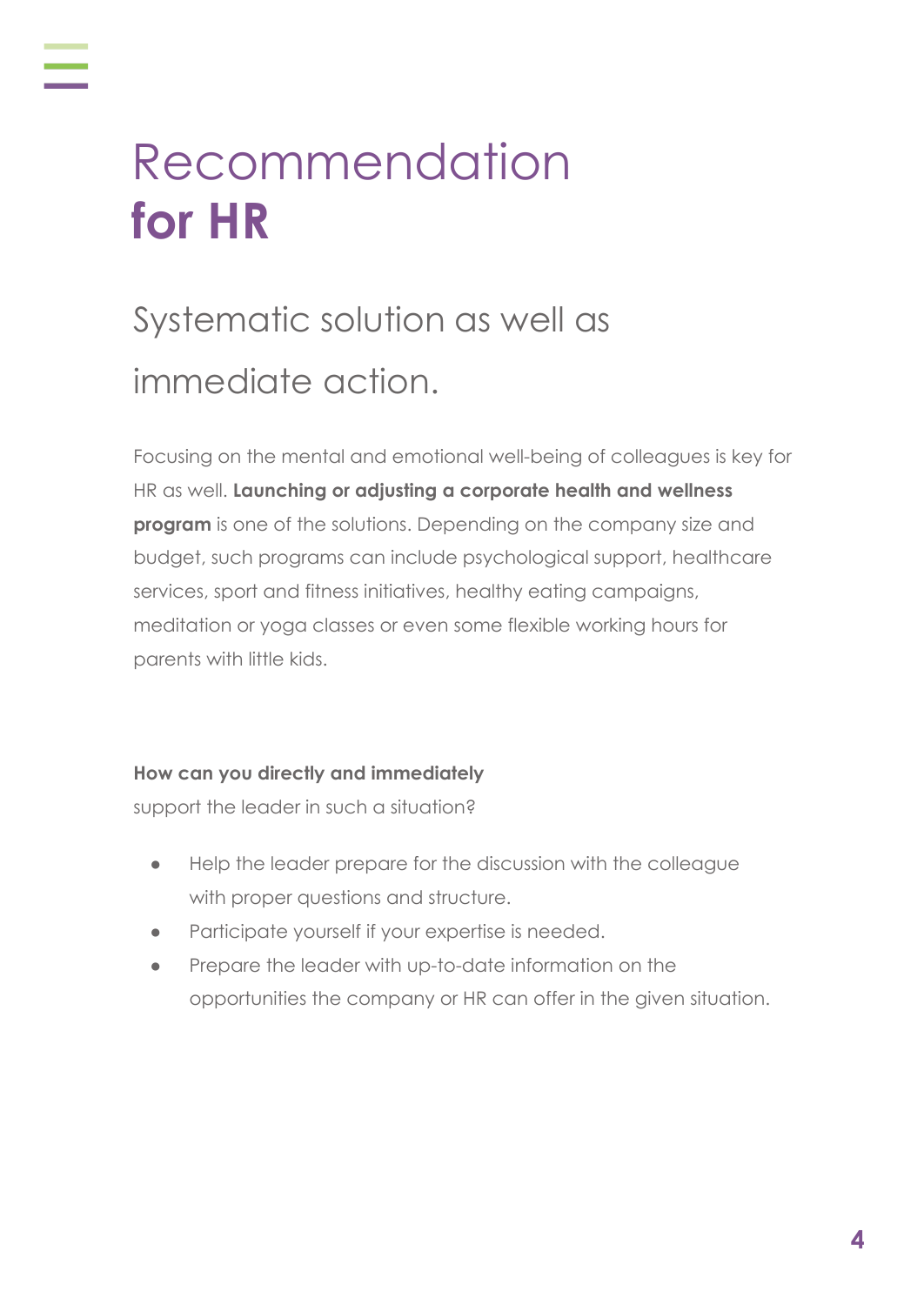### What can DEVELOR do in this situation?

**The emotional and mental challenges of the present situation need us to have increased resilience.** It is the ability to cope or thrive within the difficult situation; to be able to flexibly react, but then return to the balanced state. DEVELOR's Resilience training addresses these abilities. This training is based on Monica Gruhl's 7 protective factors. It gives the participants clear and practical guidance on how to recognize the lack of factors, how to direct their approach, and how to develop their abilities to successfully cope with crisis situations in life independently and continuously.

Many times, **organizing and managing our daily activities better** especially if we work constantly from home office, where business and private life highly interferes - can make a huge impact. Our Rhythm of the Day training guides participants through a day spent at a high energy level, providing a number of helpful tips for accomplishing outstanding performance while maintaining balance.

Lastly we recommend leaders to **keep their finger on the pulse of the organization** and receive regular feedback about the well-being of colleagues. Our Happy at Work solution can help. Happy at Work is fast and one of the easiest tools available on the market. By the help of its short and simple online questionnaire, it gives regular feedback about the stress level of colleagues and signals if intervention is needed. Remember, this is what the Time Travelling Leader used in this first challenge...

Learn about the **[RESILIENCE](https://www.develor.com/big-topics/resilience/?utm_source=capaign&utm_medium=solution&utm_campaign=ttl)** TRAINING

Explore the **RHYTHM OF THE DAY** [TRAINING](https://www.develor.com/big-topics/efficient-at-home/?utm_source=capaign&utm_medium=solution&utm_campaign=ttl)

See details of the **HAPPY [AT WORK](https://www.develor.com/big-topics/happy-at-work/?utm_source=capaign&utm_medium=solution&utm_campaign=ttl)** TOOL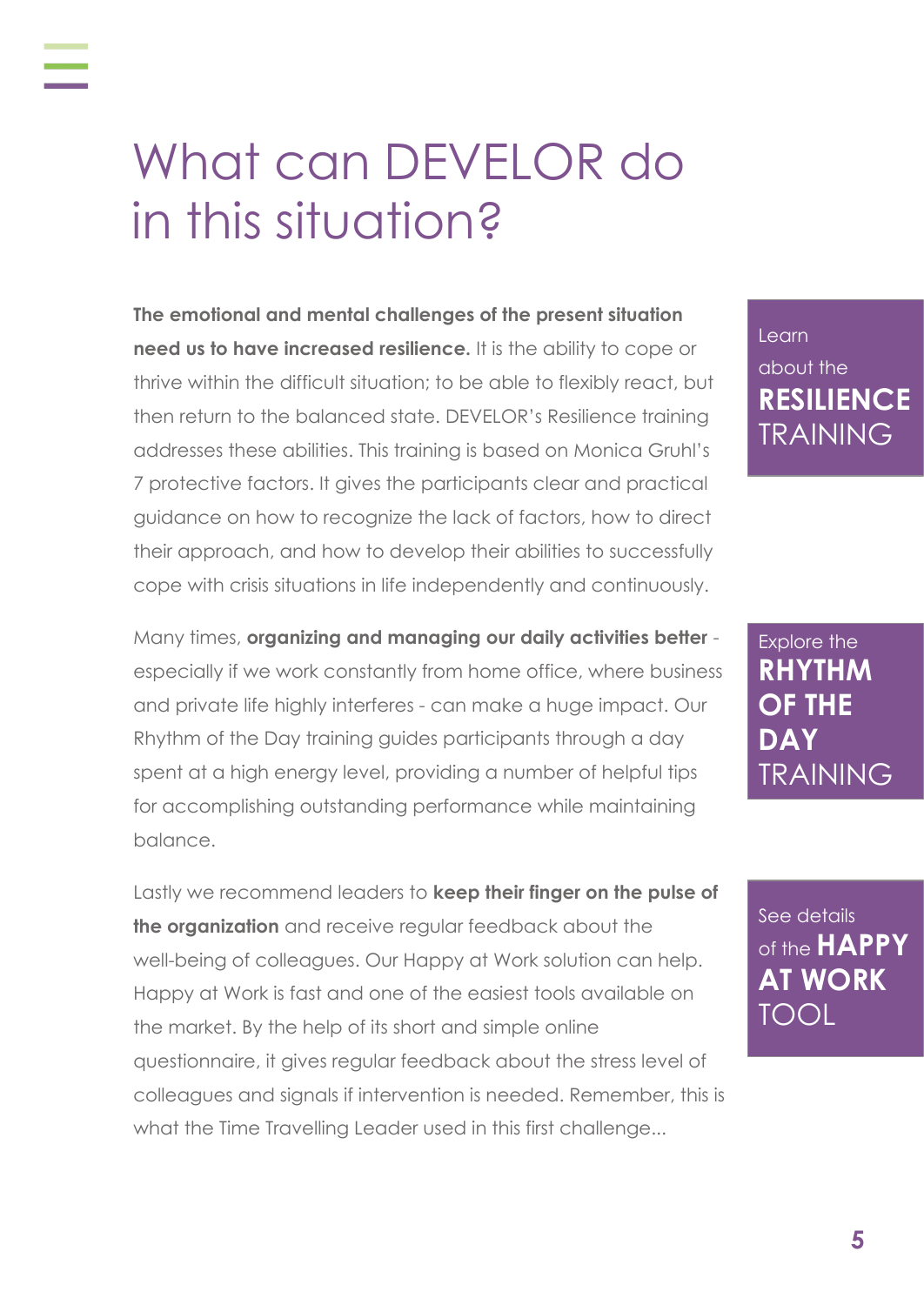# **Are you in a similar situation?**

We can help! The Time Travelling Leader is brought to you by DEVELOR - a leading international training company.

Our Learning Journey Architects will gladly discuss with you how **tailored development interventions can help your leaders and teams handle similar challenges.**

Contact us and **help [your teams](https://www.develor.com/timetravellingleader#contact)  succeed!**

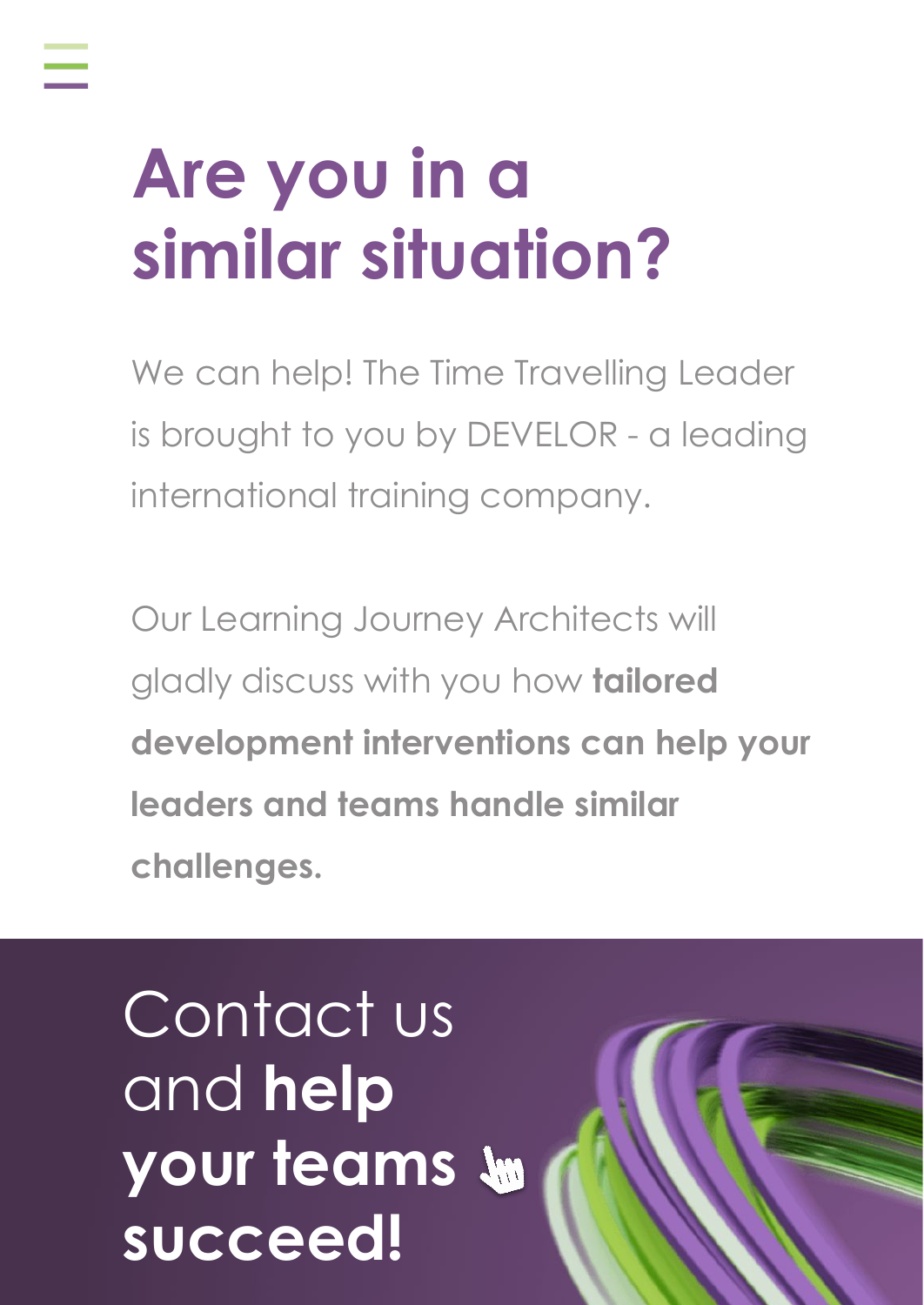#### The **Time Travelling Leader** Challenge 1 Solution

© DEVELOR International, 2021

Published by: DEVELOR International Authors: Réka Greff, Zsolt Pozvai, Imre Szucs, Marek Lutz Edit & Design: Marek Lutz

*DEVELOR is a multinational training and development company with 27 years on the market and presence in 16 countries. We grow individuals and teams at work.*